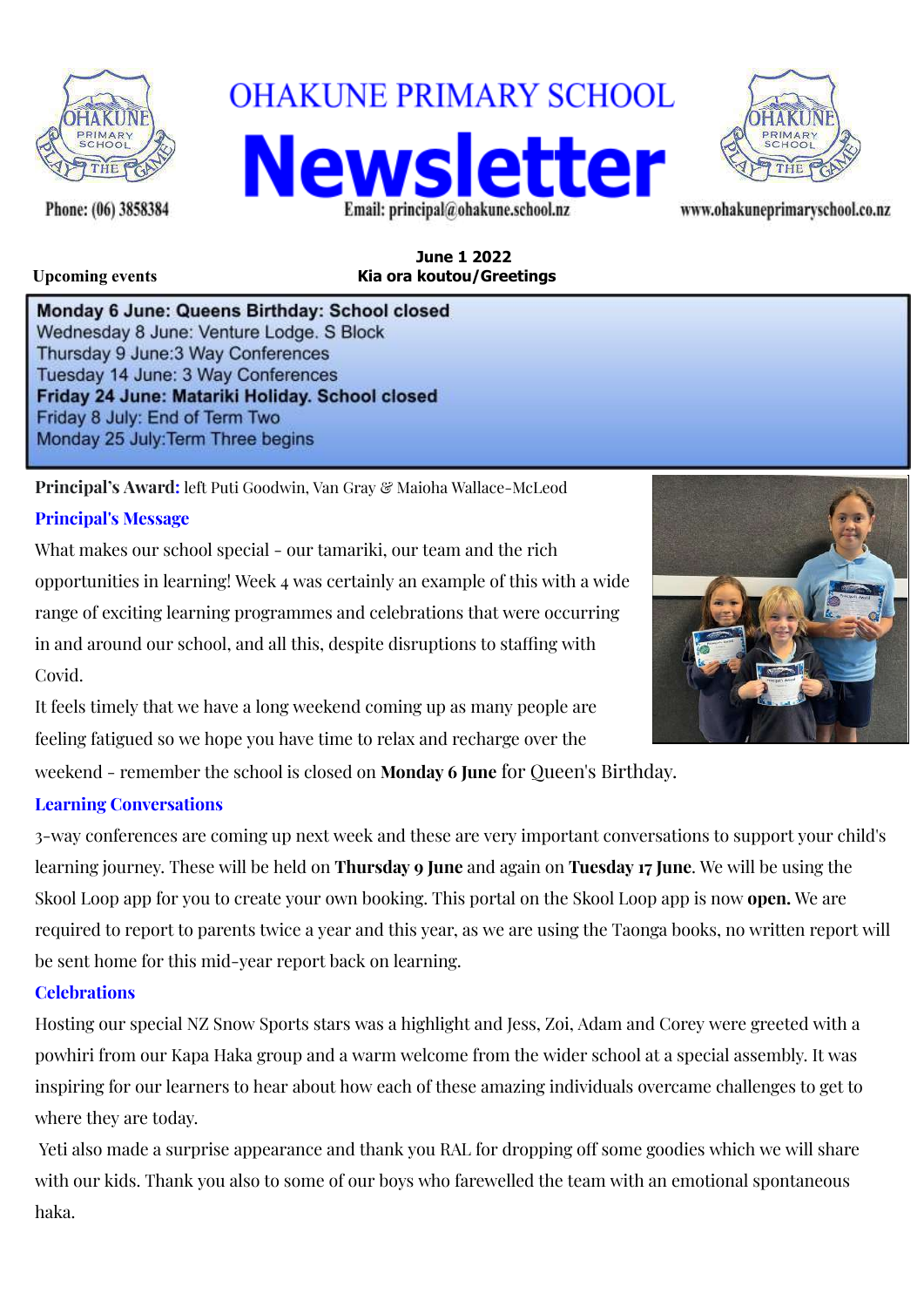### **Learning Opportunities**

Our Ambassadors headed to Palmerston North last week to participate in the National Young Leaders Day. What a fabulous learning opportunity! Again our leaders were inspired by some fantastic presenters Sam Johnson founder of the Student Volunteer Army, Riley Hathaway - Ocean educator and founder of Young Ocean Explorers, Georgina Lines - singer/songwriter and Georgia Latu - CEO of Pōtiki Poi at age 15. All presenters shared similar messages around being resilient, the importance of remembering the why, gathering a good team around you, finding the good and speaking positively to ourselves as we work to overcome challenges and solve problems. Our kids certainly need this as we face an ever changing world.

Thank you to Miss Martin and Mrs Phillips for transporting our kids.

**Life Education** lessons had begun and Mr Keelty and Harold shared their messages across the school starting with our junior classes and what makes a good friend. Unfortunately, due to unforeseen circumstances, lessons have been postponed until Term 4. We look forward to seeing Mr Keelty and Harold back then. Our juniors have been also receiving the messages of safe play as we have had a few small incidents of a social media game surface in the playground. Lessons continue until the end of this week for the rest of the school. Classes are also utilising the House of Science learning kits and there have been multiple experiences initiated

in classes to help support the development of curious minds.

Our senior school head to Venture Lodge supported by Auckland Grammar School and their Year 12 leaders. We have a great relationship with AGS and we appreciate the opportunity for learning with them outdoors.

#### **Tough Guy and Gal Challenge**

Our Year 8 learners also went to Palmerston North on Monday for the Tough Guy/Gal challenge - the wet and miserable day did not dampen their spirits and enthusiasm in this challenging event. Mud, mud, glorious mud and a fantastic water slide, coupled with a challenging course full of obstacles were all conquered by a fun and supportive group of learners, some of whom surprised themselves at how well they did! Thanks to Miss Murphy for getting out there on the course and competing alongside our akonga!



#### **Targa Fun**

A massive thank you to Donna and Ken Summerhays, Nicki Flower, Miss Martin, Brian and Fletcher Mason, Miss Duncan, Mr Allen, Jason Clark and Mrs Whale for supporting the senior school in the early hours of Saturday

morning - these wonderful people have raised \$800 towards the senior school camp through marshalling at the Targa Rally.

#### **Waihohonu Hut Tramp**

Room 1 and 2 in Senior Block were lucky enough to find a break in the weather on Thursday last week to get out into the amazing outdoors that surround us. Supported by whanau we were able to gain a different perspective on our maunga tramping in from the Desert Road to this scenic hut, seeing some of the volcanic geography and geology as we

walked. Thank you to everyone who supported this to happen for our learners.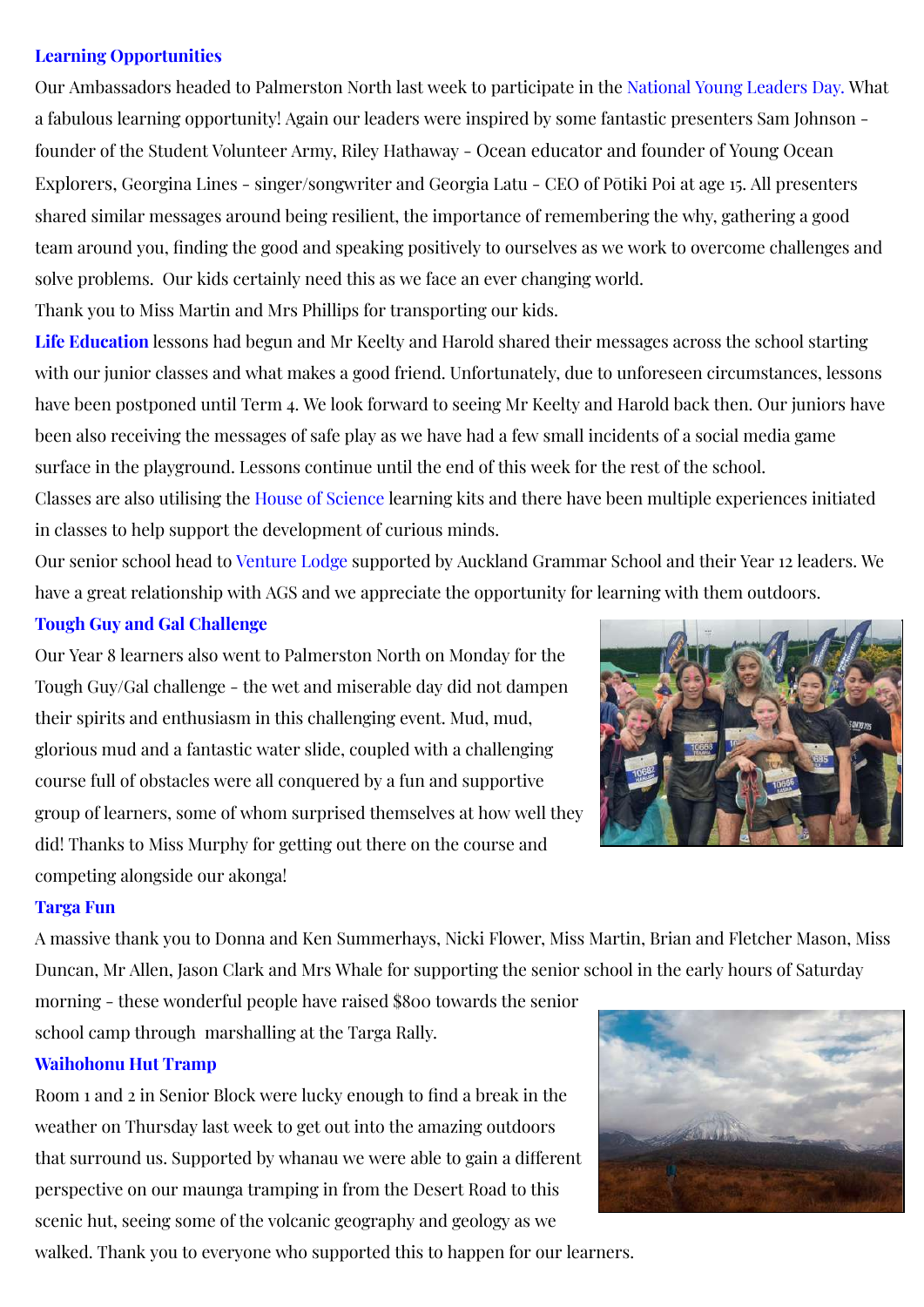### **Lost Property**

We again have an accumulation of lost property forming - please can you check your child's clothing is named clearly so we can return it easily.

## **William Pike Challenge Team**

The Pikelets' are very grateful to everyone at school who supported their "Juicies and Moosie" Fundraiser- all proceeds go towards their next exciting adventure! Thank you all very much!

| <b>Morning Tea with the Principal Week 6</b> |                                              |                                        |                                                                  |
|----------------------------------------------|----------------------------------------------|----------------------------------------|------------------------------------------------------------------|
| <b>Room 5:</b> Lachan Sefton                 | <b>Room 8:</b> Cooper Burnett                | <b>Room 11:</b> Tohumairangi Te Riaki  | <b>S. Block</b><br>Paoroa Kumeroa<br>James Flower<br>Lily Taylor |
| <b>Room 6:</b> Angus Worth                   | <b>Room 9:</b> Kataleya - Jaye Taylor-Condon | <b>Room 12:</b> Elise Drinkwater       |                                                                  |
| <b>Room 7:</b> Arabella Olson                | <b>Room 10:</b> Mackenzie Phillips           | <b>Room 14:</b> Jahkaiah Reid-Anderson |                                                                  |

#### **Duffy Awards:** back row Haylie Edmonds, Matthew Markenstein, Ben Lee, Nette Bussell, Thamdii Rogers-Gerbault, Selena Macrae, Lennox Durina, Rya Baker, Madison Lee, Amelia Warnock, Tiaki Lorimer-Awa & Alexis Fredricksen.

**Junior Awards from back row** (with Harold), Unique Walkley, Matai Deaman, Ngairoa Wallace-McLeod, Joaquin Buan, Maliah McLeod, Bodie Deaman, Kaia Hansen, Luca Mickleson and Chethula

Koparahewa

**Celebrating Children's Achievements**

**Middle & Senior Awards** (with Harold) from back row: Felicity Moraes, Chase Tutemahurangi, Wilson Chambers, Jessie Harding, Thomas Sherrit, Hazel Terry, Maiterangi Wihare-Gray, Dulcie Gunnell, Holly Vincent & Sophia Young.





**Above** Tough guys, gals challenge.





**Below middle :** National Young Leaders

**Below right.** Ohakune Primary Years 5-6 rugby team took part in the contributing schools rugby taking out 5th place.